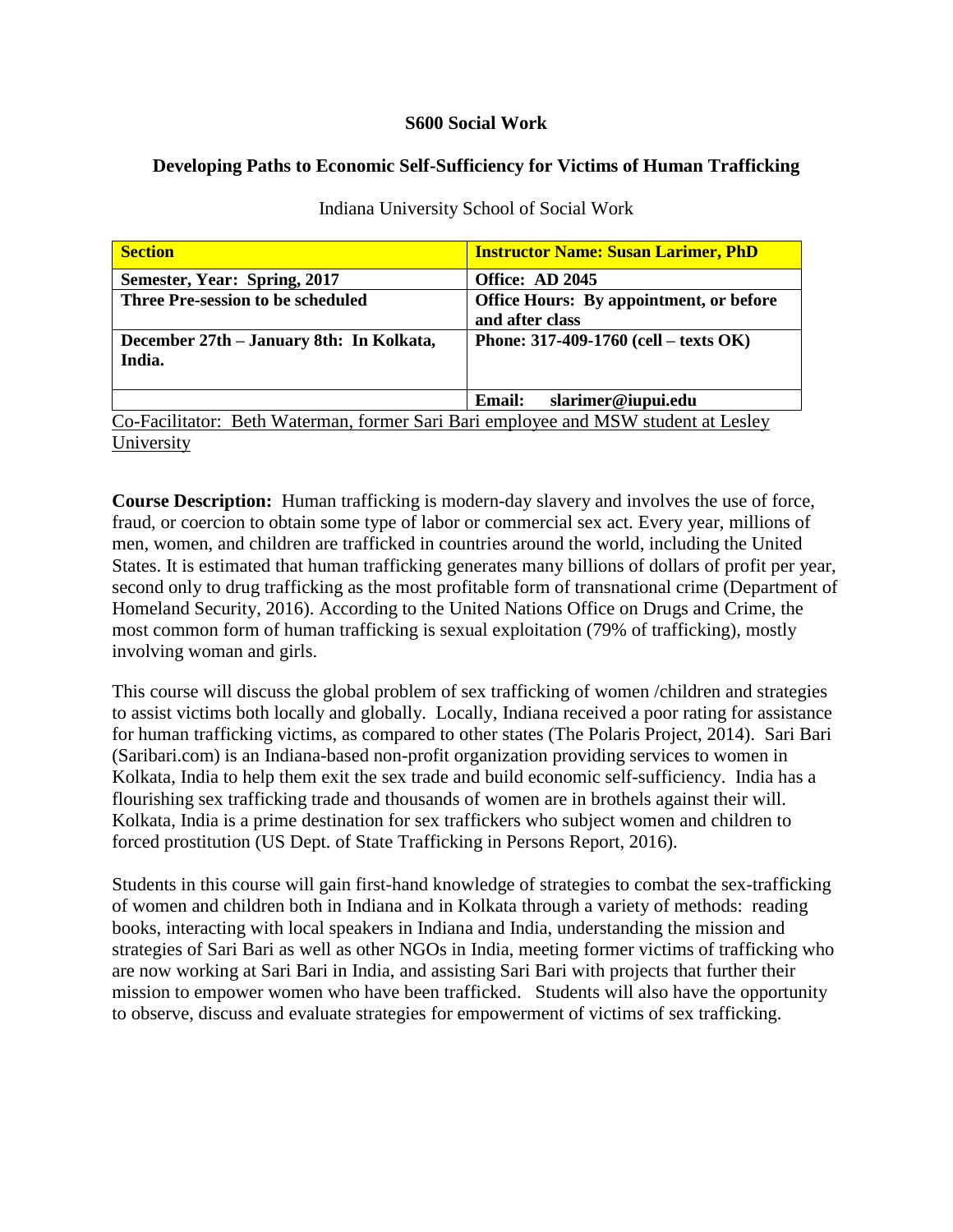# **Course Objectives**

By the end of this course, students will be able to:

- 1. Develop a deeper understanding of the cultural and economic forces underlying human trafficking and specifically the sex trafficking of women and children
- 2. Critically examine strategies for empowerment of women who have been trafficked
- 3. Increase cultural competence to serve and practice in a global community
- 4. Develop tools for sustainability of funding, in conjunction with Sari Bari
- 5. Understand local and international policy initiatives to address human trafficking.

# **Course Texts:**

- 1. Kristof, N., & WuDunn, S., (2010 reprint). *Half the sky: Turning oppression into opportunity for women worldwide.* New York: Vintage.
- 2. Kara, S., (2010). *Sex Trafficking: Inside the Business of Modern Slavery.* New York: Columbia University Press.
- 3. Stephen, B., (2016). *India – Culture Smart! The essential guide to customs and culture.* London: Kuperard.

# **Articles and Reports (Required reading)**

Polaris.com: Sex trafficking in the U.S.: A closer look at U.S. citizen victims. <http://polarisproject.org/sex-trafficking>

- United Nations Office on Drugs and Crime: Global Report on Trafficking in Persons. (2009). [http://www.unodc.org/documents/Global\\_Report\\_on\\_TIP.pdf](http://www.unodc.org/documents/Global_Report_on_TIP.pdf)
- U.S. Department of State (2016). Trafficking in persons report. <http://www.state.gov/documents/organization/258876.pdf>(India is on pages 199-201)

# **Recommended:**

Fodor's Essential India: with Delhi, etc…. (2015). Random House.

# **Assignments:**

1) Reflection Paper #1 on Sex trafficking: Inside the Business of Modern Slavery – due before pre-sessions begin -- 20 points

Questions to answer in the paper:

- 1. What were your impressions about sex trafficking before you read the book?
- 2. Discuss what you learned about trafficking in India what sustains it and contributes to it? Is India unique in comparison to other countries?
- 3. Discuss three things that stood out to you in the book and why they made an impression on you.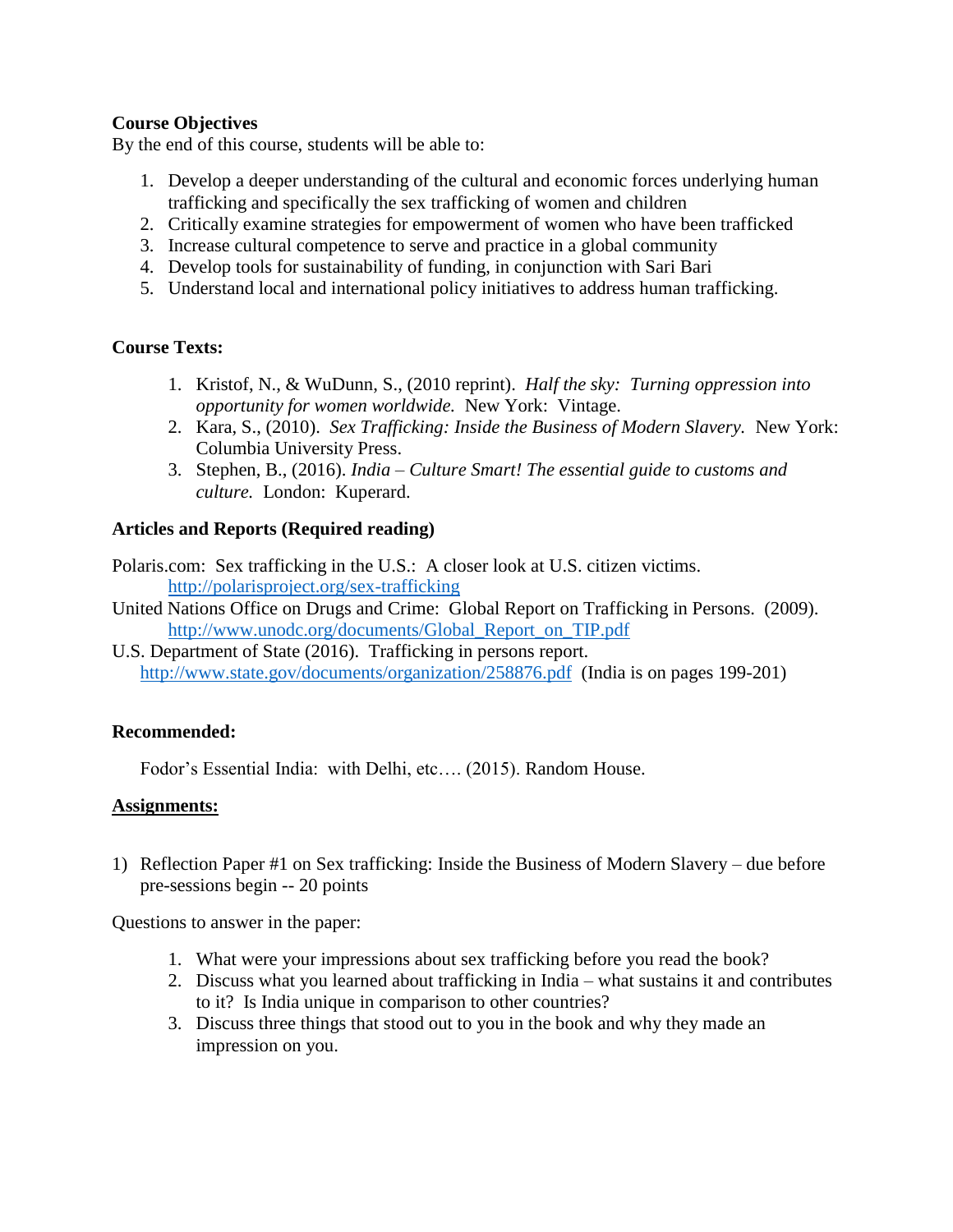2) Reflection paper  $#2$  on Half the Sky – due before leaving for the trip. 20 points (7-10) content pages)

Questions to answer in the paper:

- 1. What was your overall impression of the book and the perspective that the authors took on the issues they discussed? What surprised you, inspired you, or enraged you?
- 2. There are many different topics in this book regarding the difficulties faced by women and some preliminary solutions. Talk about one issue that particularly captured your attention and why it resonates with you. Search the web to see if there are other projects happening about your issue in the world and talk about those. What is your critique of the solutions proposed?
- 3. Empowerment strategies. List the different empowerment strategies detailed in the book (i.e, education, business, rescuing women from dire circumstances) and evaluate each one in terms of pros and cons.
- 3) Quiz on Indian culture book Multiple choice quiz over the book. (10 Points). This quiz will be over India culture, religions, language and customs discussed in the book.
- 4) Journal reflections during trip One for each day in country. Reflect briefly on each of the following. Please feel free to add anything to your personal reflection that you would like to process. These should be at least 2 pages for each day. Can be handwritten or submitted via email (I would GREATLY prefer typed reflection). Worth 3 points per journal entry for each of ten days (30 total points). Please note that we will have a one hour process group each evening to discuss the events of the days and the emotions that you experienced.
	- 1. What feelings were evoked for you today?
	- 2. What surprised or challenged you?
	- 3. What questions does this experience generate for you?
	- 4. What is the learning that you will take from this?
- 5) Final Paper: Final paper: Worth 20 points.
	- 1. As the dialogue evolves with Sari Bari, they have asked us to help them with two projects – a grant template they can use to apply for funding for an educational program, and a program evaluation tool to evaluate the success of its employment program for women. The instructor will be working with Sari Bari to get specifics as to how students can help with these two projects.

Alternative paper (in case #1 does not come together):

- 2. What is the biggest impact of the India experiences on you personally? How did this experience challenge or stretch you as a person?
- 3. Discussed some of your impressions of the empowerment work that you saw going on. Choose one of the programs that we visited and perform a SWOT analysis on it (Strengths, Weaknesses, Opportunities, Threats).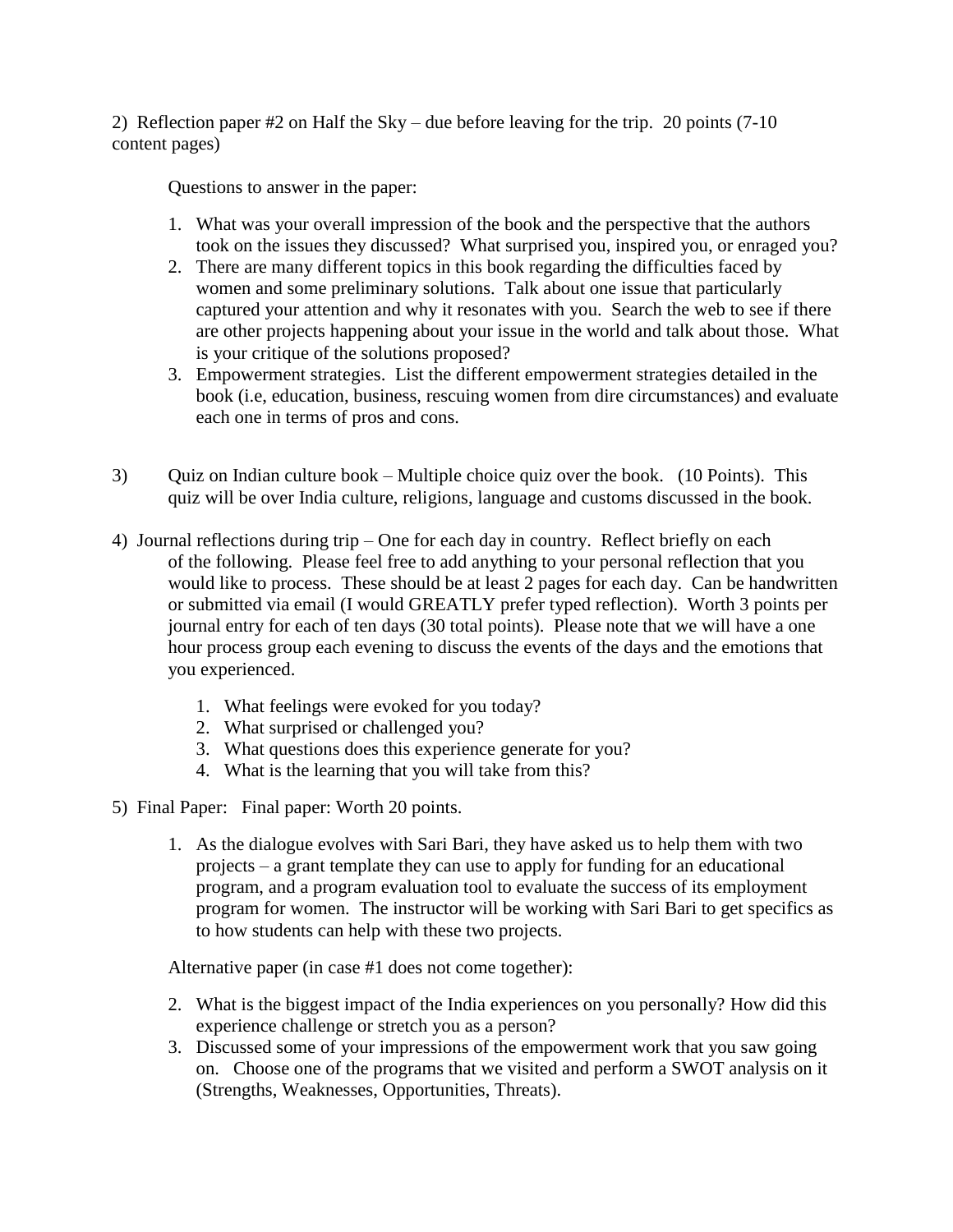4. How will this experience impact your professional career?

The paper will be 6-10 pages in APA format. The paper will be due on the January  $27<sup>th</sup>$ .

**We will share our take-aways from the trip on Friday, January 27th. Each student will prepare a short (5 slide PowerPoint) about their take-aways from the trip.** 

**Total Points for assignments:**

|                         | <b>Assignment</b>                                         | <b>Points</b>                | <b>Due</b>                                                      |
|-------------------------|-----------------------------------------------------------|------------------------------|-----------------------------------------------------------------|
| $\mathbf{1}$            | <b>Reflection paper on Sex</b><br><b>Trafficking book</b> | 20                           | Midnight of day of<br>first pre-session                         |
| $\mathbf{2}$            | <b>Answering discussion</b><br>questions on Half the Sky  | 20                           | Before leaving for the<br>trip on the 27th                      |
| $\overline{\mathbf{3}}$ | <b>Quiz on Indian culture</b><br>book                     | 10                           | Last day of pre-<br>sessions                                    |
| $\overline{\mathbf{4}}$ | Daily journal reflections                                 | 10 days x 3 points $=$<br>30 | After returning from<br>the trip by January<br>15 <sub>th</sub> |
| 5                       | <b>Final summary paper</b>                                | 20                           | <b>January 27th</b>                                             |
|                         | <b>Total Points</b>                                       | 100                          |                                                                 |

#### **Course Schedule**

#### **Pre-Session 1: Course overview and book discussion**

1. **Assignments:** Due: Reflection paper #1

For this session, please have read both Half the Sky and Sex Trafficking. Bring the books with you to class.

| Time            | Agenda                                                               |
|-----------------|----------------------------------------------------------------------|
| $9:00 - 10:00$  | Introduction activity                                                |
| 10:00-11:00     | Discussion of syllabus and course                                    |
|                 |                                                                      |
| $11:00 - 12:00$ | Discussion of the experience of reading Sex Trafficking: small group |
|                 | What made you angry?                                                 |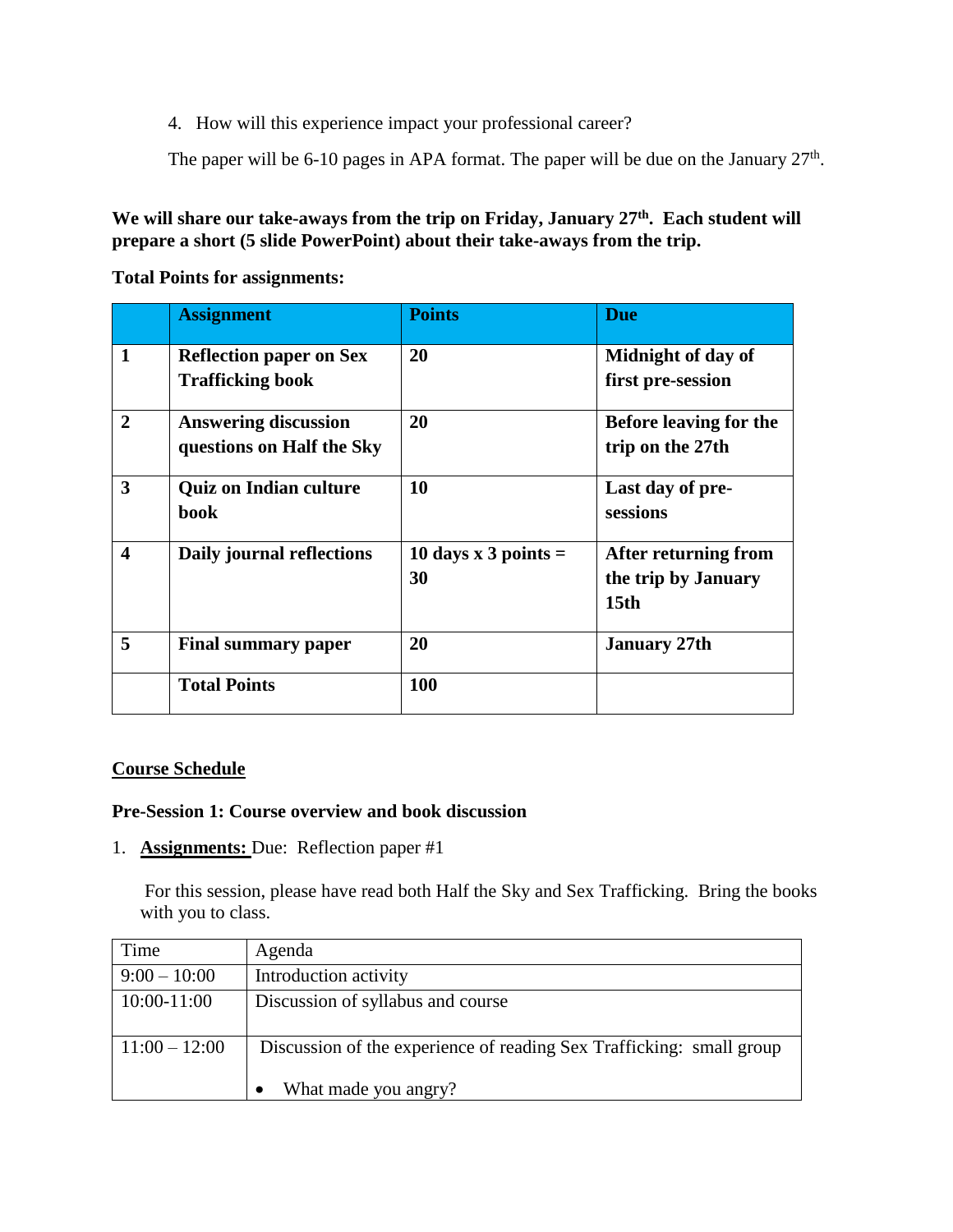|                | What made you sad?                                                  |
|----------------|---------------------------------------------------------------------|
|                | What encouraged you?                                                |
|                | What made you passionate?                                           |
| $12:00 - 1:00$ | Lunch:                                                              |
|                |                                                                     |
|                | Go to Indian Buffet just off campus                                 |
| $1:00 - 4:00$  | What is Sari Bari- understanding the organization we are partnering |
|                | with. Speaker from the organization (Sarah Lance) to give a history |
|                | and mission of the organization and how it is funded.               |
|                |                                                                     |
| $4:00 - 4:30$  | Discussion and summary of the day                                   |
|                |                                                                     |

#### **Pre-Session 2:**

# **Discussion of the forces that underpin the sex trafficking industry**

#### **Assignments:**

2. Readings: same texts

| Time           | Agenda                                                                  |
|----------------|-------------------------------------------------------------------------|
| $9:00 - 12:00$ | Discussion of Half the Sky book                                         |
|                | Watch PBS documentary movie – Half the Sky and discussion               |
| $12:00 - 1:00$ | Lunch break                                                             |
| $1:00 - 3:00$  | Speaker on sex trafficking in Indiana (Tracy McDaniel or Beth           |
|                | Petrucce) and local organizations that are helping victims or aiding in |
|                | prevention                                                              |
| $3:00 - 4:00$  | Discussion                                                              |
|                |                                                                         |
|                |                                                                         |

# **Pre-Session 3:**

Empowerment

Visit website of these projects:

- Sari Bari: [www.saribari.com](http://www.saribari.com/)
- International Justice Mission:  $\frac{http://www.ijm.org/}{http://www.ijm.org/}$  $\frac{http://www.ijm.org/}{http://www.ijm.org/}$  $\frac{http://www.ijm.org/}{http://www.ijm.org/}$
- Loyal: <https://www.theloyalworkshop.com/>
- Rahab's Rope:<http://www.rahabsrope.com/>
- 8<sup>th</sup> Day Cafe: <http://8thdaycafe.com/mission/>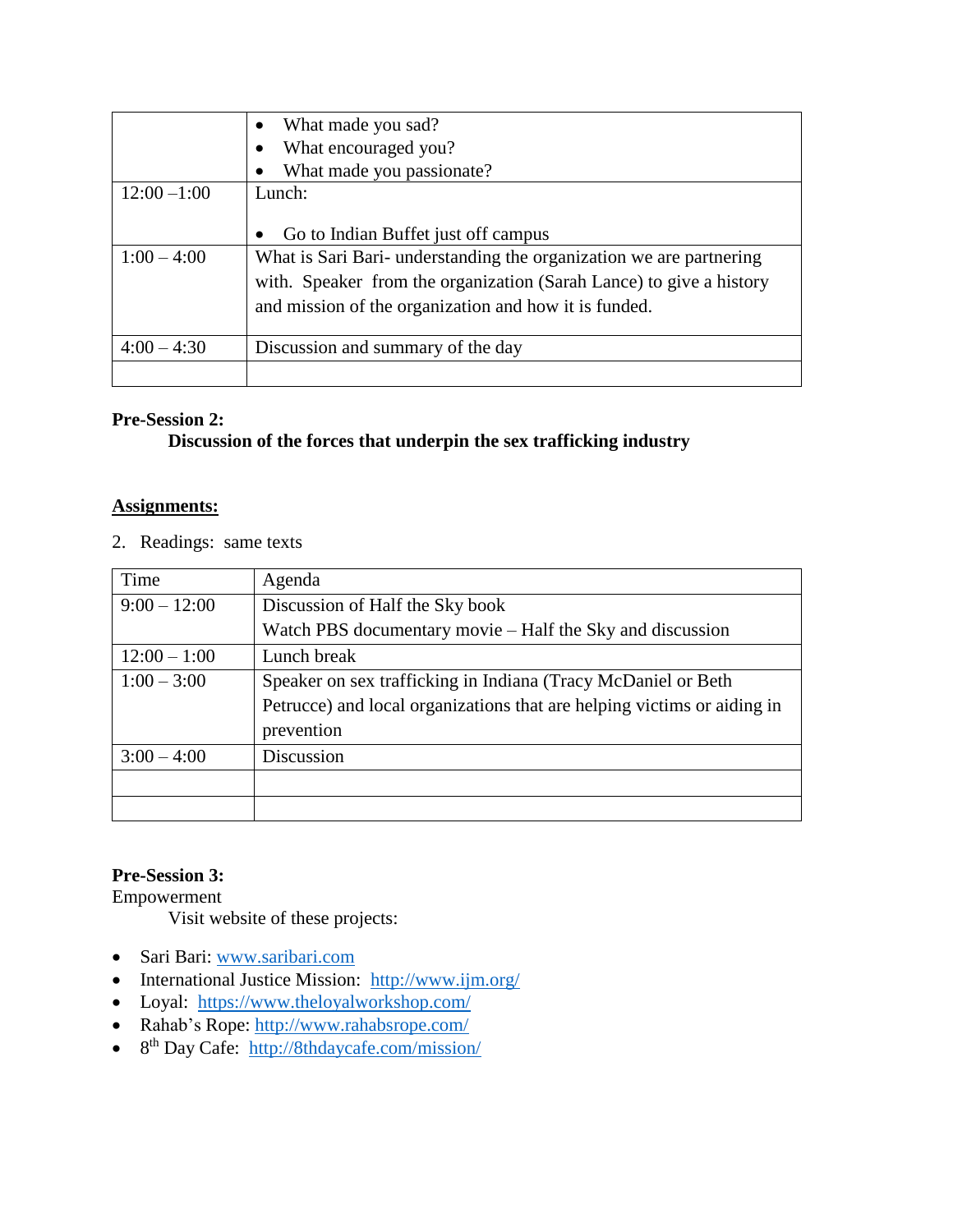| Time            | Agenda                                                                  |  |  |
|-----------------|-------------------------------------------------------------------------|--|--|
| $9:00-10:30$    | Discussion of empowerment as a concept and practice. Understanding      |  |  |
|                 | the role of NGOs and other organizations in international empowerment   |  |  |
|                 | (speaker Carmen Luca Sugawara)                                          |  |  |
|                 |                                                                         |  |  |
| $10:30 - 12:00$ | Understanding the culture and language of Kolkata                       |  |  |
| $12:00 - 1:00$  | Lunch $-$ on your own                                                   |  |  |
|                 |                                                                         |  |  |
| $1:00 - 2:30$   | India cultural practices Quiz on Indian Culture (from text)             |  |  |
| $2:30-4:00$     | Discussion of what to pack, safety, and cultural practices essential to |  |  |
|                 | travel in Kolkata. What to expect when we arrive and issues to be aware |  |  |
|                 | of. Review dress code and conduct expectations.                         |  |  |

# **Schedule while in India**

# **Daily Schedule**

Lunch is burried)

|                  | <b>Plan Details</b>                                                                                           | <b>Eating Details</b> | <b>Website details</b>    |
|------------------|---------------------------------------------------------------------------------------------------------------|-----------------------|---------------------------|
| Day 1<br>(12/28) | (dependant on when flight gets in)                                                                            |                       |                           |
| morning:         | India orientation (Beth to review<br><b>Vulnerable Person Protection</b><br>Policy/Dress Code/Maps/Travel/Etc | Bfast @ hotel         |                           |
|                  | City Walking Tour with Kolkata Walks                                                                          |                       | http://calcuttawalks.com/ |
| <b>lunch</b>     | clothing shopping if needed                                                                                   | lunch out             |                           |
| afternoon        | Sari Bari: Box Lane & tea w/ladies                                                                            |                       |                           |
|                  | meet with Sari Bari Staff (Kyle Scott-<br>Sari Bari Executive Director to speak)                              |                       | http://saribari.com/      |
| evening          | team debrief                                                                                                  | supper @ hotel        |                           |
|                  | early evening in due to jet lag                                                                               |                       |                           |
|                  |                                                                                                               |                       |                           |
| Day 2<br>(12/29) |                                                                                                               |                       |                           |
| morning          | Breakfast check in                                                                                            | bfast @hotel          |                           |
|                  | Visit the Mother Teresa House (the                                                                            |                       |                           |
|                  | Mother House is where the sisters of<br>charity live and where Mother Theresa                                 | lunch on sudder       |                           |

street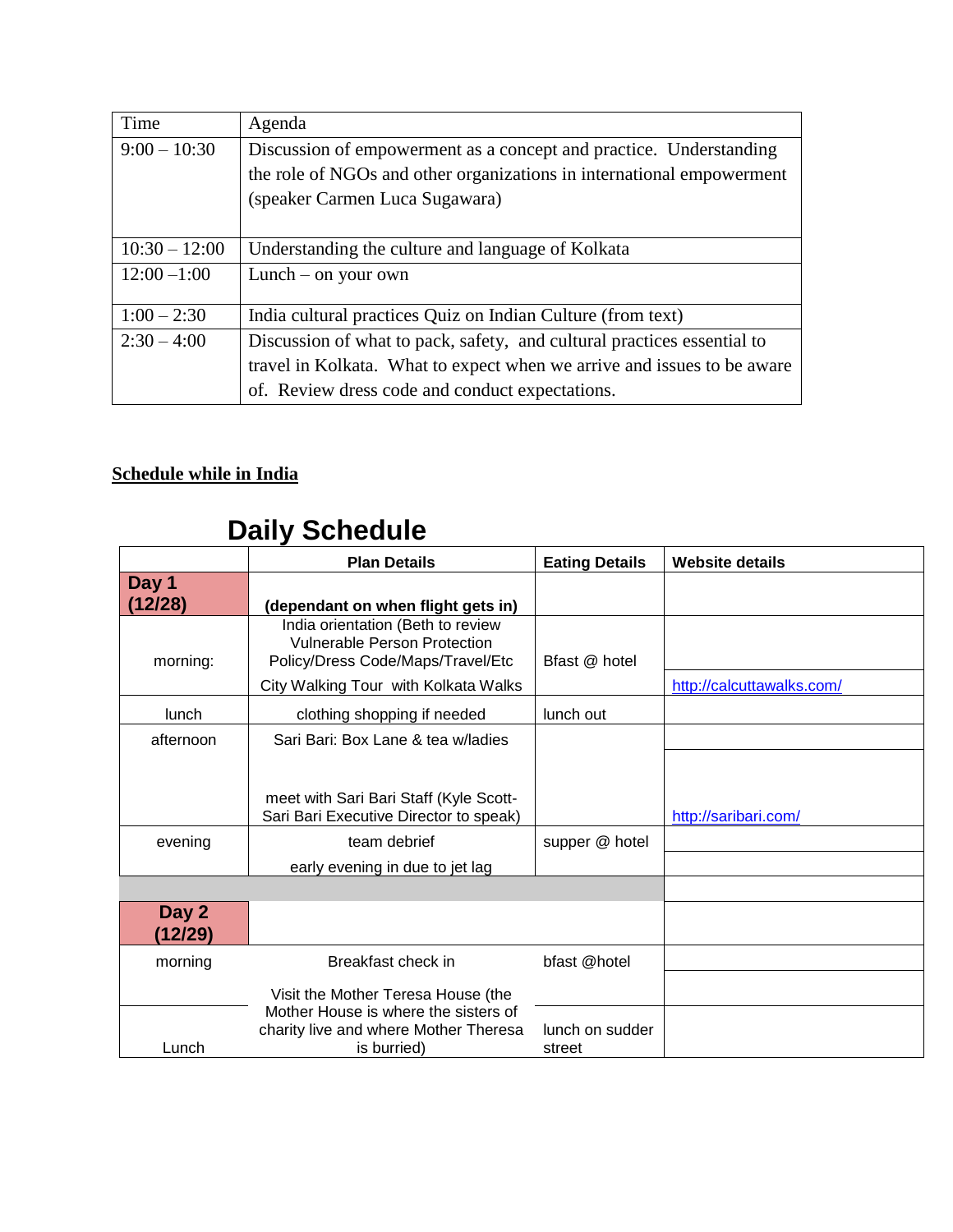| afternoon        | Tour of 8th Day Cafe & meeting<br>w/founders about their social business<br>model and the challenges of working<br>with women leaving the sex trade                                                                                                                                                    |                                           | http://8thdaycafe.com/        |
|------------------|--------------------------------------------------------------------------------------------------------------------------------------------------------------------------------------------------------------------------------------------------------------------------------------------------------|-------------------------------------------|-------------------------------|
| evening          | team debrief                                                                                                                                                                                                                                                                                           | supper @ Peter<br>Cat                     |                               |
|                  |                                                                                                                                                                                                                                                                                                        |                                           |                               |
| Day 3<br>(12/30) |                                                                                                                                                                                                                                                                                                        |                                           |                               |
| morning          | B-fast check in<br>meet with International Justice Mission<br>director Biju Mathew to learn about the<br>process of working with local law<br>enforcement to do raids on brothels<br>and undercover rescues for underaged<br>girls sold into prostitution                                              | bfast @ hotel<br>lunch @ South<br>Indian  | https://www.ijm.org/where-we- |
| Lunch            |                                                                                                                                                                                                                                                                                                        | resturaunt                                | work/india                    |
| afternoon        | volunteer at Kalighat Sari Bari unit                                                                                                                                                                                                                                                                   | supper w/SB<br>senior staff @             |                               |
| evening          | optional Bollywood film/team debrief                                                                                                                                                                                                                                                                   | <b>BBQ</b>                                |                               |
|                  |                                                                                                                                                                                                                                                                                                        |                                           |                               |
| Day 4<br>(12/31) |                                                                                                                                                                                                                                                                                                        |                                           |                               |
| morning          | B-fast check in                                                                                                                                                                                                                                                                                        | bfast @ hotel                             |                               |
|                  | Freeset Tour and meet with Kery &<br>Annie Hilton, founders of Freeset<br>Bags, a social business employing<br>women in the red light area for over 20<br>years. They are currently starting a<br>new small business incubator program<br>for new social businesses that want to<br>launch in Kolkata. |                                           | http://freesetglobal.com/     |
| lunch            |                                                                                                                                                                                                                                                                                                        | order lunch to<br>eat at SB               |                               |
| afternoon        | volunteer at Box Lane Sari Bari unit                                                                                                                                                                                                                                                                   |                                           |                               |
| evening          | Happy New Years celebration?                                                                                                                                                                                                                                                                           | supper at<br>chilis?<br>somewhere<br>fun? |                               |
|                  |                                                                                                                                                                                                                                                                                                        |                                           |                               |
| Day 5 (1/1)      |                                                                                                                                                                                                                                                                                                        |                                           |                               |
| morning          | b-fast check in/sleep in                                                                                                                                                                                                                                                                               | bfast @ hotel                             |                               |
|                  | rest/debrief/homework                                                                                                                                                                                                                                                                                  | brunch at the                             |                               |
| lunch            |                                                                                                                                                                                                                                                                                                        | Swishotel                                 |                               |
| afternoon        | Afternoon swimming at the Swishotel                                                                                                                                                                                                                                                                    | supper @                                  |                               |
| evening          |                                                                                                                                                                                                                                                                                                        | hotel?                                    |                               |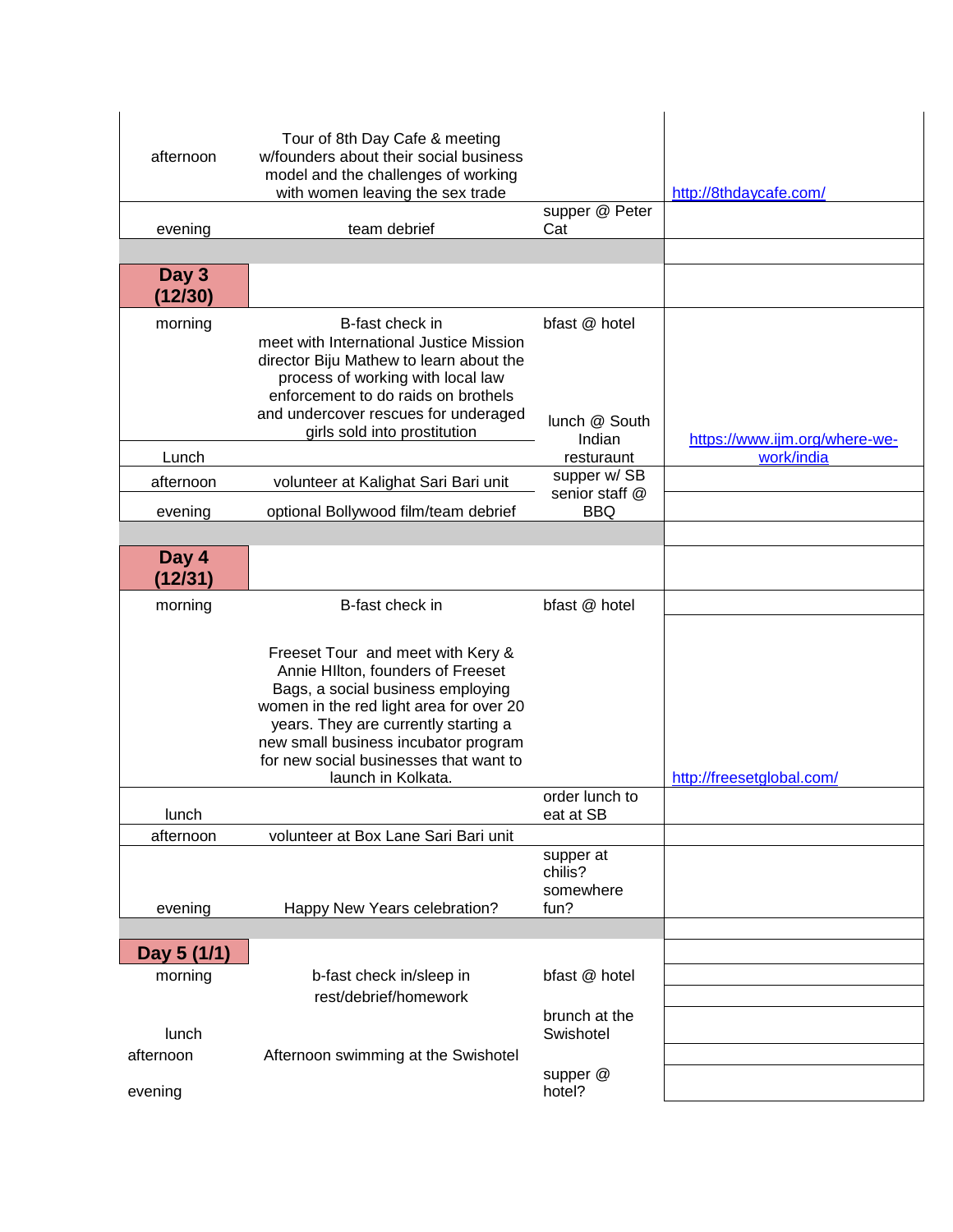| Day 6 (1/2) |                                                                                                                                                                                                   |                                 |                                     |
|-------------|---------------------------------------------------------------------------------------------------------------------------------------------------------------------------------------------------|---------------------------------|-------------------------------------|
| morning     | bfast/check in<br>Leave for Somota Pads in North<br>Kolkata-meet with founder about their                                                                                                         | bfast @ hotel                   |                                     |
|             | social business, empowering women<br>who live in the slums to love their<br>bodies and create sustainable                                                                                         |                                 |                                     |
|             | products                                                                                                                                                                                          |                                 | http://shomota.com/                 |
| lunch       |                                                                                                                                                                                                   |                                 |                                     |
|             | Meet with founder of Apne Aap,<br>Richira Gupta to learn about her<br>lobbying and fight for survivors of sex                                                                                     |                                 | http://apneaap.org/about-us/our-    |
| afternoon   | trafficking                                                                                                                                                                                       |                                 | founder/                            |
| evening     | debrief                                                                                                                                                                                           | supper on Park<br><b>Street</b> |                                     |
| Day 7 (1/3) |                                                                                                                                                                                                   |                                 |                                     |
| morning     | bfast/check in<br>tour of Loyal Workshop/meet with                                                                                                                                                | bfast @hotel                    |                                     |
|             | founders to learn about the<br>development of their business making                                                                                                                               |                                 |                                     |
|             | leather bags, how they ethically source<br>all their products, and how they                                                                                                                       |                                 |                                     |
|             | empower women coming out of the                                                                                                                                                                   |                                 |                                     |
|             | sex industry.                                                                                                                                                                                     | order from                      | https://www.theloyalworkshop.com/   |
| lunch       |                                                                                                                                                                                                   | Lebonese<br>Junction            |                                     |
|             |                                                                                                                                                                                                   |                                 |                                     |
|             | Tour of Mahima Home and meet with                                                                                                                                                                 |                                 | * safe house for underaged girls,   |
|             | Social Work Director of the safe house                                                                                                                                                            |                                 | not sure we can go but I will       |
| afternoon   | to learn about programming in India                                                                                                                                                               | supper @                        | check/meet with their social worker |
| evening     | debrief                                                                                                                                                                                           | Kewpies                         |                                     |
|             |                                                                                                                                                                                                   |                                 |                                     |
| Day 8 (1/4) |                                                                                                                                                                                                   |                                 |                                     |
| morning     | bfast check in                                                                                                                                                                                    | bfast @ hotel                   |                                     |
|             | optional volunteer day @ Mother<br>Theresa's                                                                                                                                                      |                                 |                                     |
| lunch       |                                                                                                                                                                                                   | order take out?                 |                                     |
|             | meet with Directors of Sanlaap to learn<br>about the history of their organization<br>and how they have developed their<br>safe house and advocacy programs for<br>women who have been trafficked |                                 |                                     |
| afternoon   | throughout the years                                                                                                                                                                              |                                 | http://www.sanlaap.org/             |
| evening     | debrief                                                                                                                                                                                           | supper @ Fire<br>& Ice          |                                     |
|             |                                                                                                                                                                                                   |                                 |                                     |
| Day 9 (1/5) |                                                                                                                                                                                                   |                                 |                                     |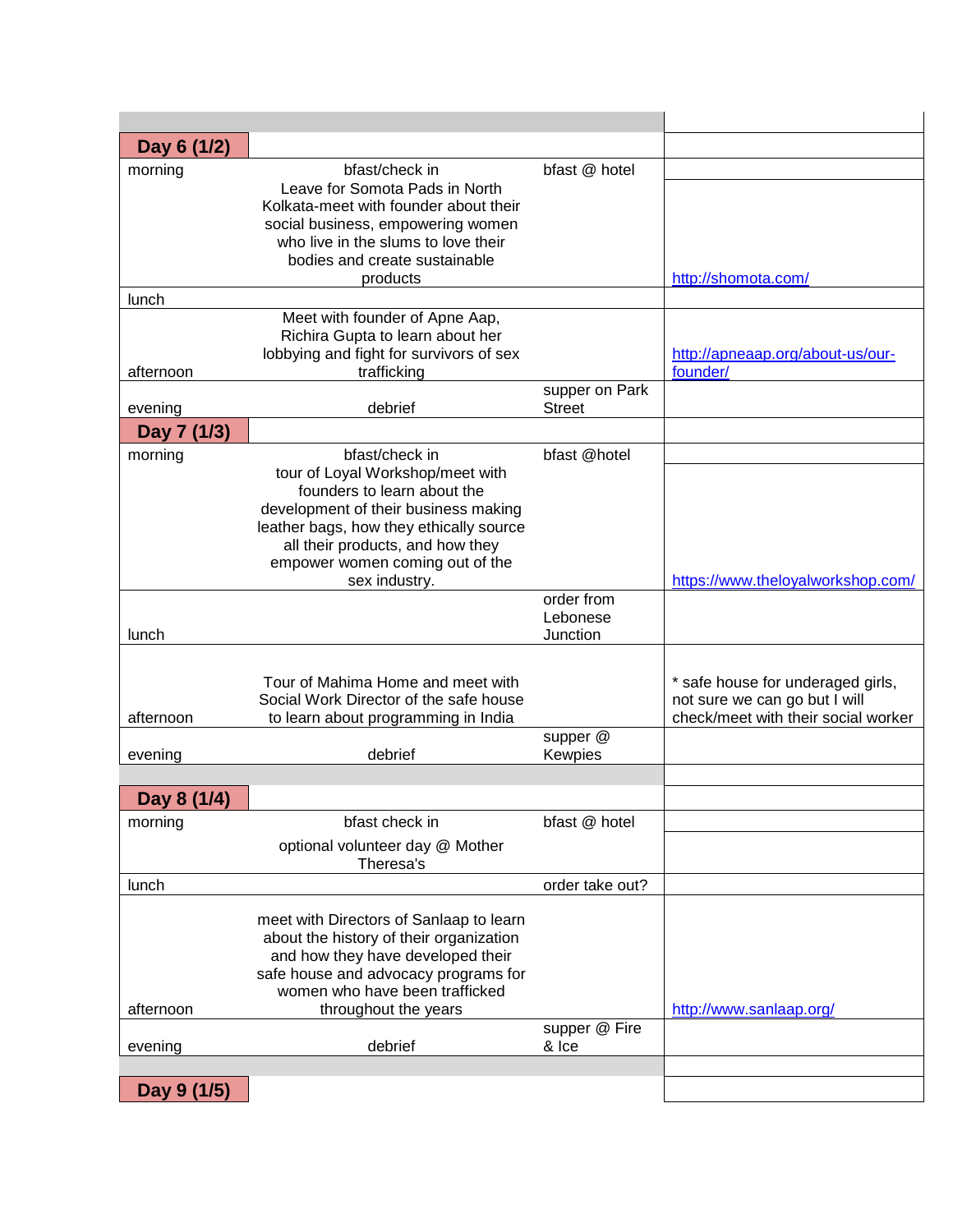| morning      | bfast check in                         | bfast @ hotel       |  |
|--------------|----------------------------------------|---------------------|--|
|              | meet with US Consolate about their     |                     |  |
|              | department of Human Trafficking and    |                     |  |
|              | what is being done to combat the issue |                     |  |
|              | in India and globally                  |                     |  |
|              |                                        | lunch near          |  |
| lunch        |                                        | consolate           |  |
|              | optional volunteer @ Box Lane Sari     |                     |  |
| afternoon    | Bari                                   |                     |  |
|              |                                        | supper @ Fair       |  |
| evening      | debrief                                | lawn                |  |
|              |                                        |                     |  |
| Day 10 (1/6) |                                        |                     |  |
| morning      | bfast check in                         | bfast @ hotel       |  |
|              | pack and prep for Taj visit            |                     |  |
|              |                                        | eat on Sudder       |  |
| lunch        |                                        | <b>Street</b>       |  |
|              | optional volunteer @ Box Lane Sari     |                     |  |
| afternoon    | Bari                                   |                     |  |
|              | live music with Kyle Scott/ have Sari  | order take out      |  |
|              | Bari expat staff share about life and  | before kyle         |  |
| evening      | work in Kolkata                        | plays               |  |
|              |                                        |                     |  |
| Day 11 (1/7) |                                        |                     |  |
| morning      | leave early for Taj!                   |                     |  |
| afternoon    | day at the Taj/Red Fort                |                     |  |
| evening      | Fly back to Kolkata                    |                     |  |
|              |                                        |                     |  |
| Day 12 (1/8) |                                        |                     |  |
| morning      | bfast/check in                         | bfast @ hotel       |  |
|              | slow morning, final shopping etc       |                     |  |
|              |                                        | <b>Jhal Friezie</b> |  |
|              | final shopping/packing                 |                     |  |
|              | leave for airport                      |                     |  |

#### **Post session course session:**

We will meet on Friday, January  $27<sup>th</sup>$  for our final session. At this session, we will do two things: you will do a short presentation about your take-aways from the trip. We will also present the final projects that we prepared for Sari Bari (grant template, program evaluation or SWOT analysis).